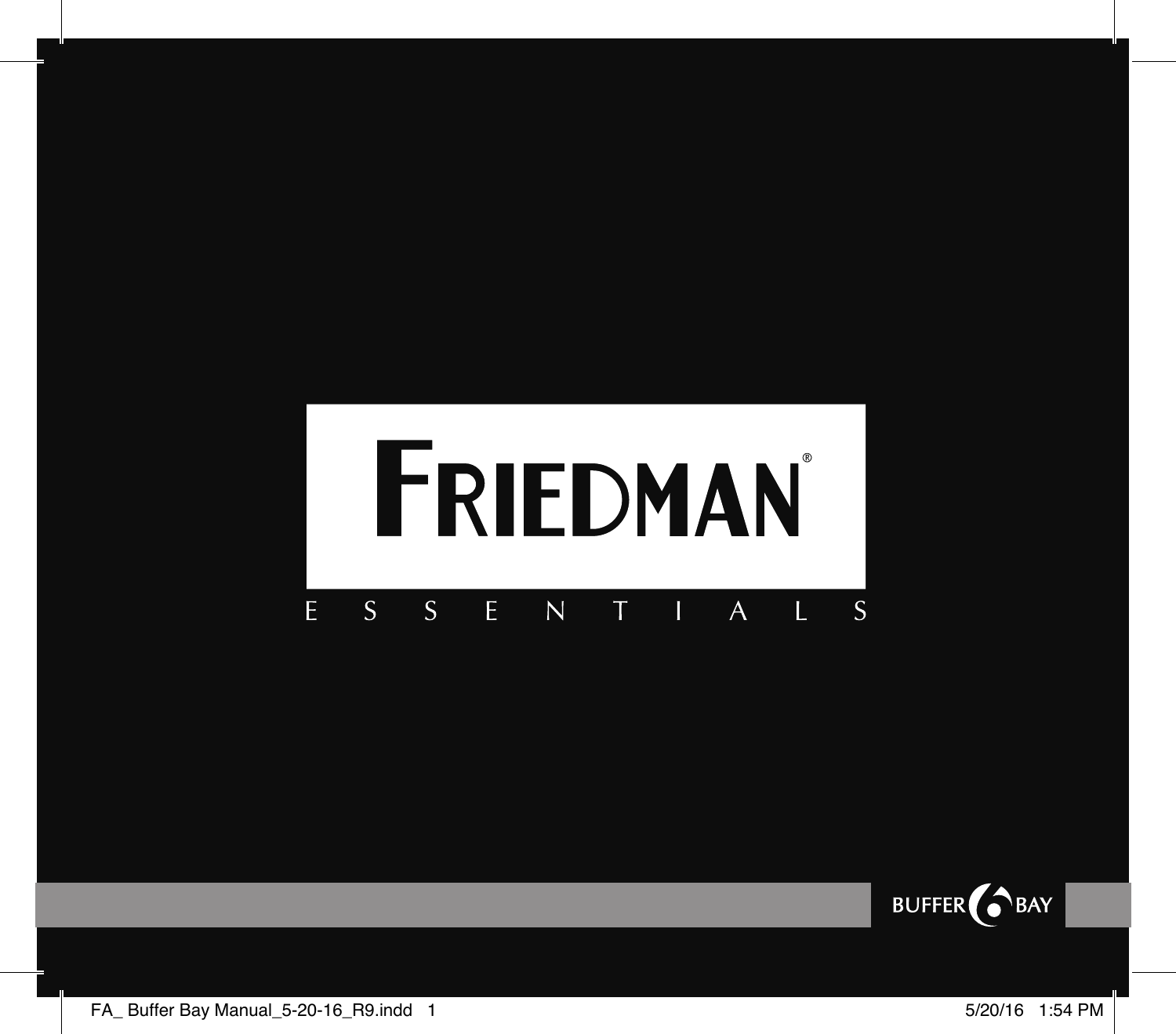For over 25 years, Dave Friedman has been entrusted by studio and touring musicians to build their pedal boards. Wiring thousands of boards taught Dave a thing or two about signal routing, hums, ground noise. And in the process, Dave has encountered virtually every problem you can imagine. The Friedman Buffer Bay is a simple solution that incorporates Dave's wealth of experience and knowledge providing players an innovative tool which can be easily implemented to ANY pedal board or prebuilt into any Friedman branded pedal board.

The Buffer Bay accomplishes two basic things.

One - it is an ultra transparent, natural and musical sounding buffer, which can be turned on or off using the provided switch. The buffer solves the fundamental problem of loading loss caused by interconnected cables and some pedals. This "loss" siphons your guitar of fidelity, tone and volume level. This problem occurs even if all the pedals used are true bypass and the more pedals and longer the cable runs, the greater the losses.

Dave's buffer circuitry when engaged sounds identical to your guitar straight into the amp! You can access the buffer using the buffers In connector on one side of the Buffer Bay and Buffer Out on the other side.

## Second- the Buffer Bay is a patch bay with the following benefits:

- Cleans up all of the connections on your pedal board.
- Allows for tighter pedal placement on the board (you no longer need to access the jacks on certain pedals).
- Lets you have all cables from your board in the same location allowing neater chord runs on stage.
- Your pedal chain in permanently connected making setup and takedown quick and painless.
- Saves the life of the jacks on your pedals by not plugging in cables every time you play.
- Easily configure your input or output in hard to reach places.

The Buffer Bay includes 5 identical 1/4" TRS (tip, ring, sleeve) in and out connections. It also provides a 7 pin MIDI thru connection. The Buffer Bay 6 can be used for a wide variety of connection schemes. Once the Buffer Bay is configured on your board, simply plug your guitar and amp in and you no longer have to fight with your first and last pedals. Using an extra patch cable you can easily go from using an amp with an effects loop to using one without.

## See following pages ways you can configure the Buffer Bay:

If you have any questions or require help don't hesitate to email us at *friedmanamps@gmail.com*

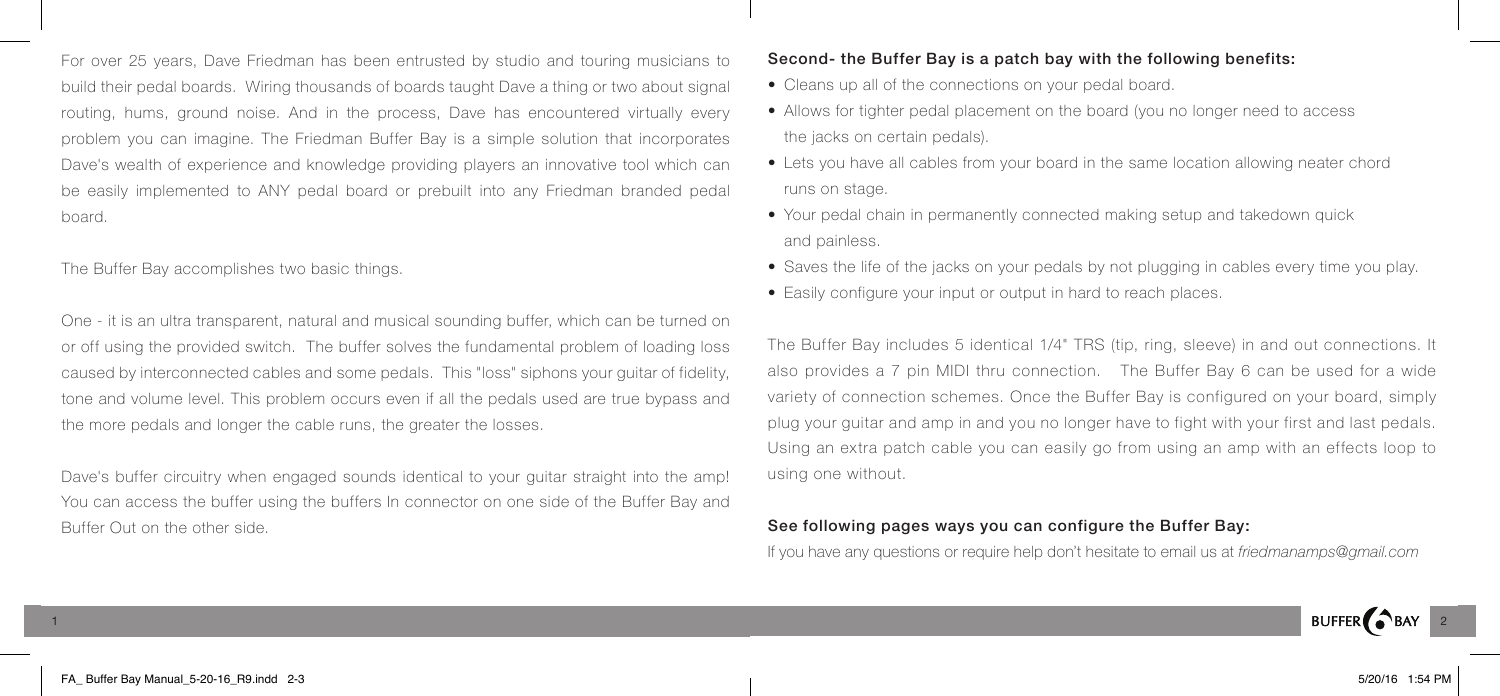**STEREO CHAIN ALL IN FRONT**





BUFFER BAY 4

3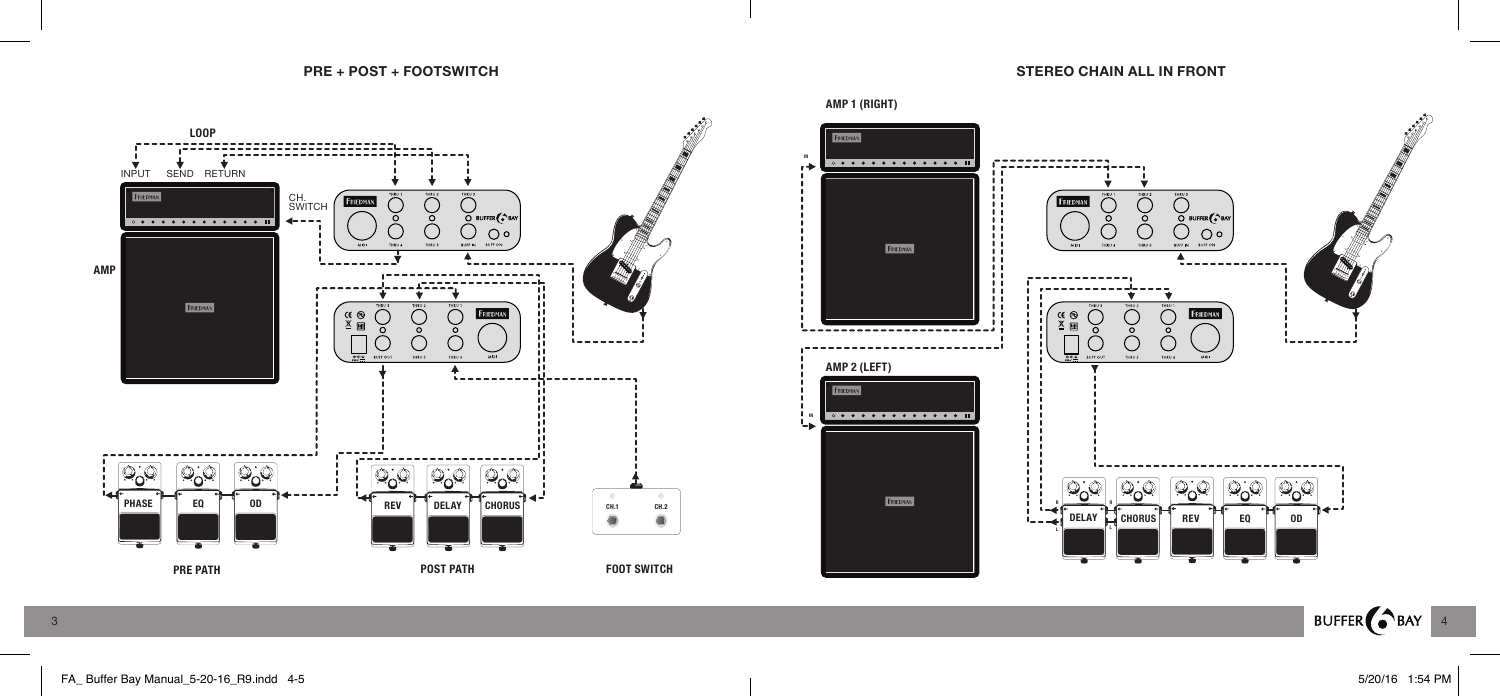### **MIDI RACK PEDAL BOARD**



#### **FRIEDMAN 1-YEAR LIMITED WARRANTY**

Thank you for choosing Friedman. We take great pride in an extremely thorough testing procedure which is implemented on each product prior to shipment. In the unlikely event that you have a problem with you product, please refer to warranty below. Friedman stands behind our products like no other and we're here to help you!

**ESSENTIALS:** Friedman offers a limited 1-YEAR warranty to the original purchaser that this product will be free from defects in material and workmanship. A dated sales receipt will establish coverage under this warranty, PLEASE KEEP YOUR PROOF OF PURCHASE TO USE YOUR WARRANTY. This warranty does not cover service or parts to repair damage caused by accident, neglect, abuse, normal & wear, disaster, misuse, abuse, over-powering, negligence, inadequate packing or shipping procedures and service, repair or any modifications to the product which have not been authorized or approved by Friedman in writing. ANY MODIFICATION TO THE BUFFER BAY WILL VOID YOUR WARRANTY. If this product is defective in materials or workmanship as warranted above, your sole remedy shall be repair or replacement by Friedman as provided below.

All repair and service work must be performed by Friedman or an authorized service center of Friedman. ANY UNAUTHORIZED REPAIRS WILL VOID YOUR WARRANTY.

**RETURN PROCEDURES:** In the unlikely event that a defect occurs please email us at FriedmanAmps@Gmail.com. In most cases we can help you diagnose the problem via email. If a product must be sent to us, please follow the procedure outlined below defective products must be shipped, together with proof of purchase, freight pre-paid and insured to the Authorized Friedman Service Center or directly to Friedman, If a product must be returned to Friedman for warranty replacement/repair, a Return Authorization Number must be obtained from our Customer Service Department prior to shipping the product, Please contact Friedman Customer Service Department for the Authorized Friedman Service Center nearest you, Products must be shipped in their original packaging or its equivalent; in any case, the risk of loss or damage in transit is to be borne by the purchaser the Return Authorization Number must appear in large print directly below the

shipping address, always include a brief description of the defect, along with your correct return address and telephone number, when calling to inquire about a returned product, always refer to the Return Authorization Number, If Friedman determines that the unit was defective in materials or workmanship at any time during the warranty period, Friedman has the option of repairing or replacing the product at no additional charge, except as set forth below, all replaced parts become a property of Friedman. Products replaced or repaired under this warranty will be returned via ground shipping within the United States or Canada - freight prepaid. Friedman is not responsible for costs associated with expedited shipping, either to Friedman or the return of the product to the customer.

All warranty repairs outside the United States and Canada must be directed to the dealer or distributor from which you purchased the product.

**INCIDENTAL OR CONSEQUENTIAL DAMAGE:** In no event will Friedman be liable for any incidental or consequential damages arising out of the use or inability to use of any Friedman product, even if a Friedman dealer has been advised of the possibility of such damages, or any other claim by any other party. Some states do not allow the exclusion or limitation of consequential damages, so the above limitation and exclusion may not apply to you. This warranty gives you specific legal rights and you may also have other rights which may vary from state to state.

**FOR YOUR PROTECTION:** Please complete the online warranty registration within (10) ten days of the date of purchase so that we may contact you directly in the event a safety notification issued in accordance with the 1972 Consumer Product Safety Act.

#### **CUSTOMER SUPPORT**

Our dedicated staff is ready to help you with any warranty or product questions - please email us at *FriedmanAmps@Gmail.com*